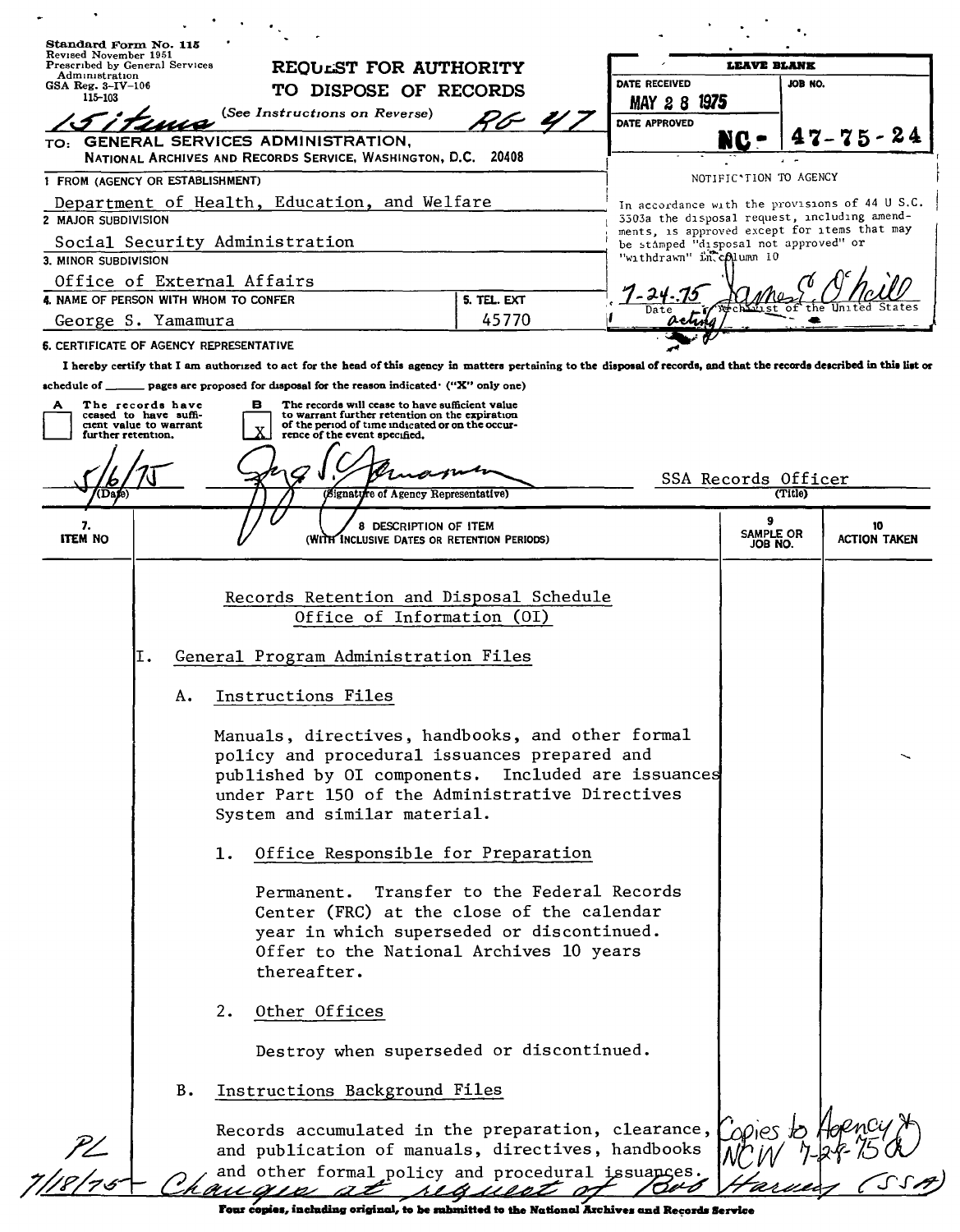$\overline{a}$ 

L.

 $\overline{a}$ 

 $\ddot{\phantom{a}}$  .

5\_pages

## **REQUEST FOR AUTHORITY TO DISPOSE OF RECORDS-Continuation Sheet**

| 7<br><b>ITEM NO</b> |               | 8 DESCRIPTION OF ITEM<br>(WITH INCLUSIVE DATES OR RETENTION PERIODS)                                                                                                                                   | 9<br>SAMPLE OR<br>JOB NO | 10<br><b>ACTION TAKEN</b> |
|---------------------|---------------|--------------------------------------------------------------------------------------------------------------------------------------------------------------------------------------------------------|--------------------------|---------------------------|
|                     |               | Included are studies, clearance comments,<br>recommendations, and similar records which<br>provide a basis for publication or contribute to<br>the content of the issuance.                            |                          |                           |
|                     |               | Office Responsible for Preparation of the<br>1.<br>Issuance                                                                                                                                            |                          |                           |
|                     |               | Retain in accordance with item A.1. above.                                                                                                                                                             |                          |                           |
|                     |               | 2.<br>Other Offices                                                                                                                                                                                    |                          |                           |
|                     |               | Destroy 2 years after the close of the<br>calendar year in which dated.                                                                                                                                |                          |                           |
|                     | $C_{\bullet}$ | Administrative Files                                                                                                                                                                                   |                          |                           |
|                     |               | Files created by most OI offices in the perfor-<br>mance of the assigned functions.                                                                                                                    |                          |                           |
|                     |               | Destroy 2 years after the close of the calendar<br>year in which dated.                                                                                                                                |                          |                           |
|                     |               | 1. Official file copies of outgoing correspondence<br>relating to office functions.                                                                                                                    |                          |                           |
|                     |               | 2. Comments on draft reports, studies, and<br>proposals prepared by other offices.                                                                                                                     |                          |                           |
|                     |               | Contributions to and/or comments on proposed<br>3.<br>legislation.                                                                                                                                     |                          |                           |
|                     |               | Suggestion evaluations.<br>4.                                                                                                                                                                          |                          |                           |
|                     |               | Program and management reports, such as<br>5.<br>overtime and staffing reports, workload and<br>production reports, highlights, and other<br>reports prepared to submit data to management<br>offices. |                          |                           |
|                     | D.            | Working Files                                                                                                                                                                                          |                          |                           |
|                     |               | Nonessential working papers retained for<br>reference purposes by staff members.                                                                                                                       |                          |                           |
|                     |               | Destroy after 2 years or when no longer needed<br>for reference, whichever is earlier.                                                                                                                 |                          |                           |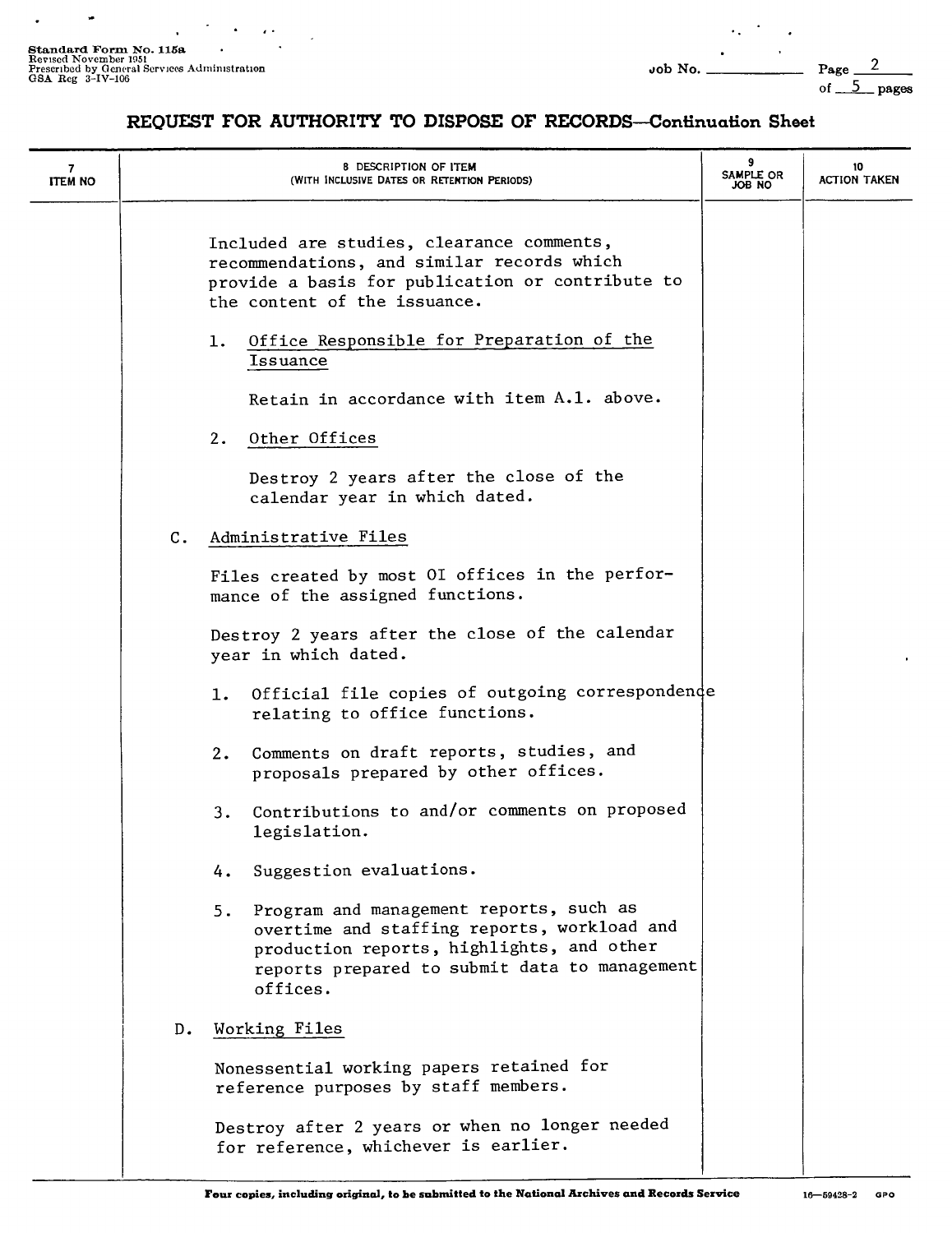$\ddot{\phantom{a}}$ 

 $\ddot{\phantom{a}}$ 

 $\bullet$ 

 $\overline{a}$ 

 $\epsilon_{\rm A}$ 

 $\bullet$ 

## REQUEST FOR AUTHORITY TO DISPOSE OF RECORDS-Continuation Sheet

| 7.<br><b>ITEM NO</b> |      | 8 DESCRIPTION OF ITEM<br>(WITH INCLUSIVE DATES OR RETENTION PERIODS)                                                                                                                                                                                                                                       | 9<br>SAMPLE OR<br>ON HOL | 10<br><b>ACTION TAKEN</b> |
|----------------------|------|------------------------------------------------------------------------------------------------------------------------------------------------------------------------------------------------------------------------------------------------------------------------------------------------------------|--------------------------|---------------------------|
|                      | II.  | Press Staff Files                                                                                                                                                                                                                                                                                          |                          |                           |
|                      |      | HEW Press Releases<br>А.                                                                                                                                                                                                                                                                                   |                          |                           |
|                      |      | Press releases relating to matters of general<br>public interest involving the Social Security<br>Program. Approximately 100 such releases are<br>prepared by OI and distributed annually.                                                                                                                 |                          |                           |
|                      |      | OI Press Staff<br>ı.                                                                                                                                                                                                                                                                                       |                          |                           |
|                      |      | Retain 1 copy of each press release<br>а. –<br>permanently. Transfer to the FRC at the<br>close of the calendar year in which<br>prepared. Offer to the National Archives<br>5 years thereafter.                                                                                                           |                          |                           |
|                      |      | b. Destroy all other copies after 2 years or<br>when no longer needed for reference,<br>whichever is earlier.                                                                                                                                                                                              |                          |                           |
|                      |      | Other Offices<br>2.                                                                                                                                                                                                                                                                                        |                          |                           |
|                      |      | Destroy after 2 years or when no longer<br>needed for reference, whichever is earlier.                                                                                                                                                                                                                     |                          |                           |
|                      |      | <b>B.</b><br>Daily Press Service                                                                                                                                                                                                                                                                           |                          |                           |
|                      |      | Daily compilation of articles and similar<br>materials appearing in the press which relate<br>to Social Security. The material is distributed<br>for review by top-level SSA staff.                                                                                                                        |                          |                           |
|                      |      | Cut off file at the close of the calendar year,<br>hold 2 additional years, and then transfer to<br>the SSA library. Destroy after 10 years in the<br>library.                                                                                                                                             |                          |                           |
|                      | III. | Editorial Staff Files                                                                                                                                                                                                                                                                                      |                          |                           |
|                      |      | Publications History Files<br>Α.                                                                                                                                                                                                                                                                           |                          |                           |
|                      |      | The history file contains one copy of each<br>edition of an SSA public information publication<br>together with related background material.<br>The<br>publications contribute to a basic understanding<br>of the Social Security Program.<br>Included are<br>the following: Your Social Security, A Brief |                          |                           |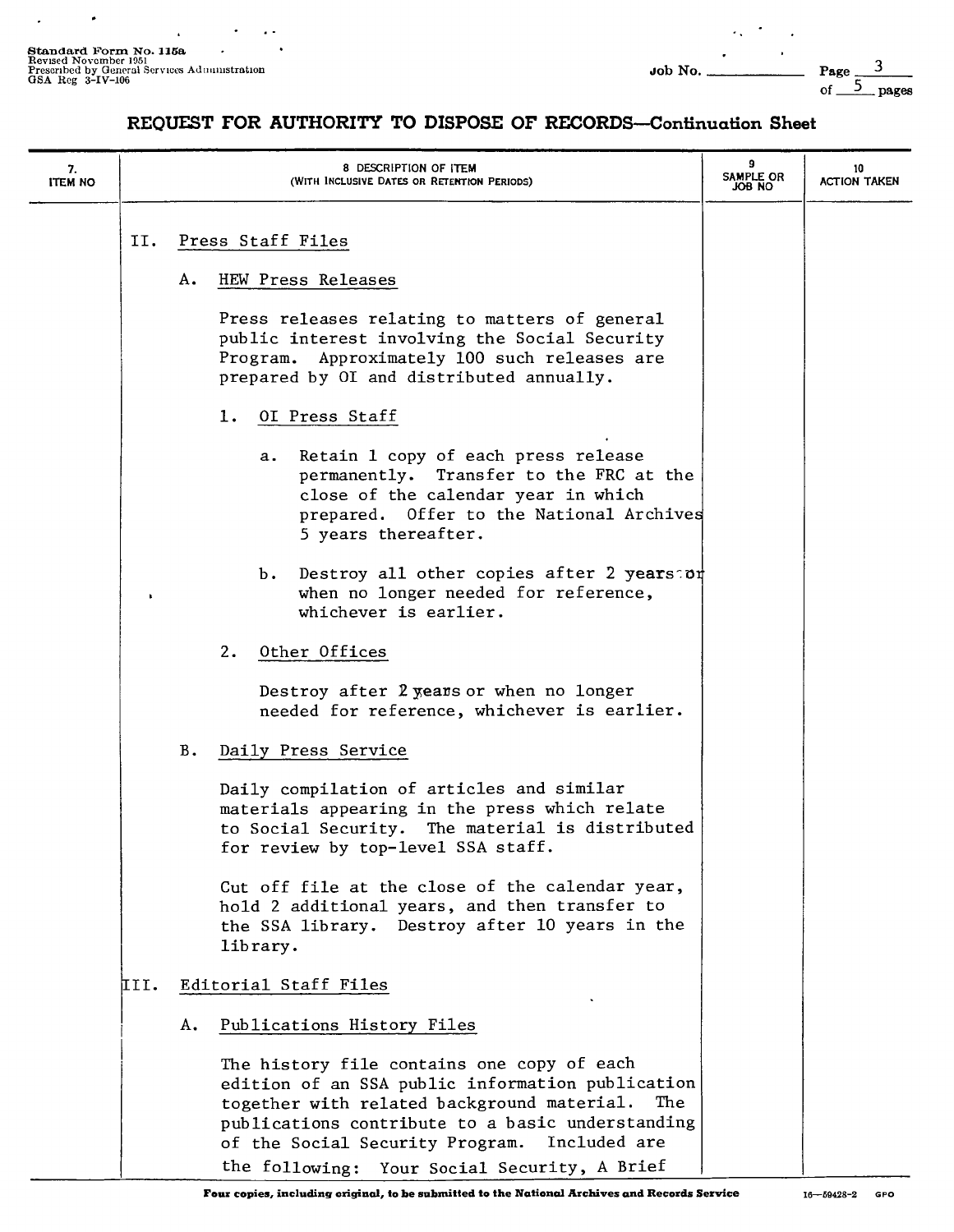$\mathcal{A}$ 

 $\sim$ 

 $\ddot{\phantom{a}}$ 

 $\bullet$ 

 $\mathcal{L}^{\text{max}}(\mathcal{F})$  .

of  $5$  pages

## REQUEST FOR AUTHORITY TO DISPOSE OF RECORDS-Continuation Sheet

| 7.<br>ITEM NO. |     |           | 8 DESCRIPTION OF ITEM<br>(WITH INCLUSIVE DATES OR RETENTION PERIODS)                                                                                                                                                                                                                                                                                                                                                                                                        | 9.<br>SAMPLE OR<br>ON 80L | 10<br>ACTION TAKEN |
|----------------|-----|-----------|-----------------------------------------------------------------------------------------------------------------------------------------------------------------------------------------------------------------------------------------------------------------------------------------------------------------------------------------------------------------------------------------------------------------------------------------------------------------------------|---------------------------|--------------------|
|                |     |           | Explanation of Medicare, Estimating Your Social<br>Security Retirement Check, Disability Benefits<br>for Blind People, Pocket Guide to Supplemental<br>Security Income, Your Social Security Rights and<br>Responsibilities, Vocational Rehabilitation for<br>the Blind and Disabled, Applying for a Social<br>Security Number, Your Social Security Earnings<br>Record, Answers for Doctors, Social Security<br>Checks for Students 18 to 22, and similar<br>publications. |                           |                    |
|                |     |           | Permanent. Transfer to the SSA Records Holding<br>Area at the close of the calendar year in which<br>the publication is discontinued. Hold for 3<br>years and then transfer to the FRC. Offer to<br>the National Archives 5 years thereafter.                                                                                                                                                                                                                               |                           |                    |
|                |     | <b>B.</b> | Public Information Program Circulars                                                                                                                                                                                                                                                                                                                                                                                                                                        |                           |                    |
|                |     |           | Circulars used to transmit public information<br>materials to SSA field installations.                                                                                                                                                                                                                                                                                                                                                                                      |                           |                    |
|                |     |           | Destroy after 1 year.                                                                                                                                                                                                                                                                                                                                                                                                                                                       |                           |                    |
|                |     | c.        | One-Time Requisitions Files                                                                                                                                                                                                                                                                                                                                                                                                                                                 |                           |                    |
|                |     |           | Copies of printing requisitions for one-time,<br>unnumbered, public information publications.<br>Also included is a sample copy of the publication.                                                                                                                                                                                                                                                                                                                         |                           |                    |
|                |     |           | Destroy after 3 years.                                                                                                                                                                                                                                                                                                                                                                                                                                                      |                           |                    |
|                | IV. |           | Audio-Visual Staff Files                                                                                                                                                                                                                                                                                                                                                                                                                                                    |                           |                    |
|                |     | А.        | Audio-Visual Materials                                                                                                                                                                                                                                                                                                                                                                                                                                                      |                           |                    |
|                |     |           | Television film prints (spot announcements), radio<br>records and tapes, displays, motion pictures,<br>slides, and other public information audio-<br>The materials are distributed<br>visual materials.<br>to SSA field installations for local use. Officie of Records                                                                                                                                                                                                    |                           |                    |
|                |     |           | a. Retain 1 copy of each motion picture<br>film and slide series permanently.<br>Offer to the National Archives when use<br>is-discontinued-or-when-obsolete.                                                                                                                                                                                                                                                                                                               |                           |                    |